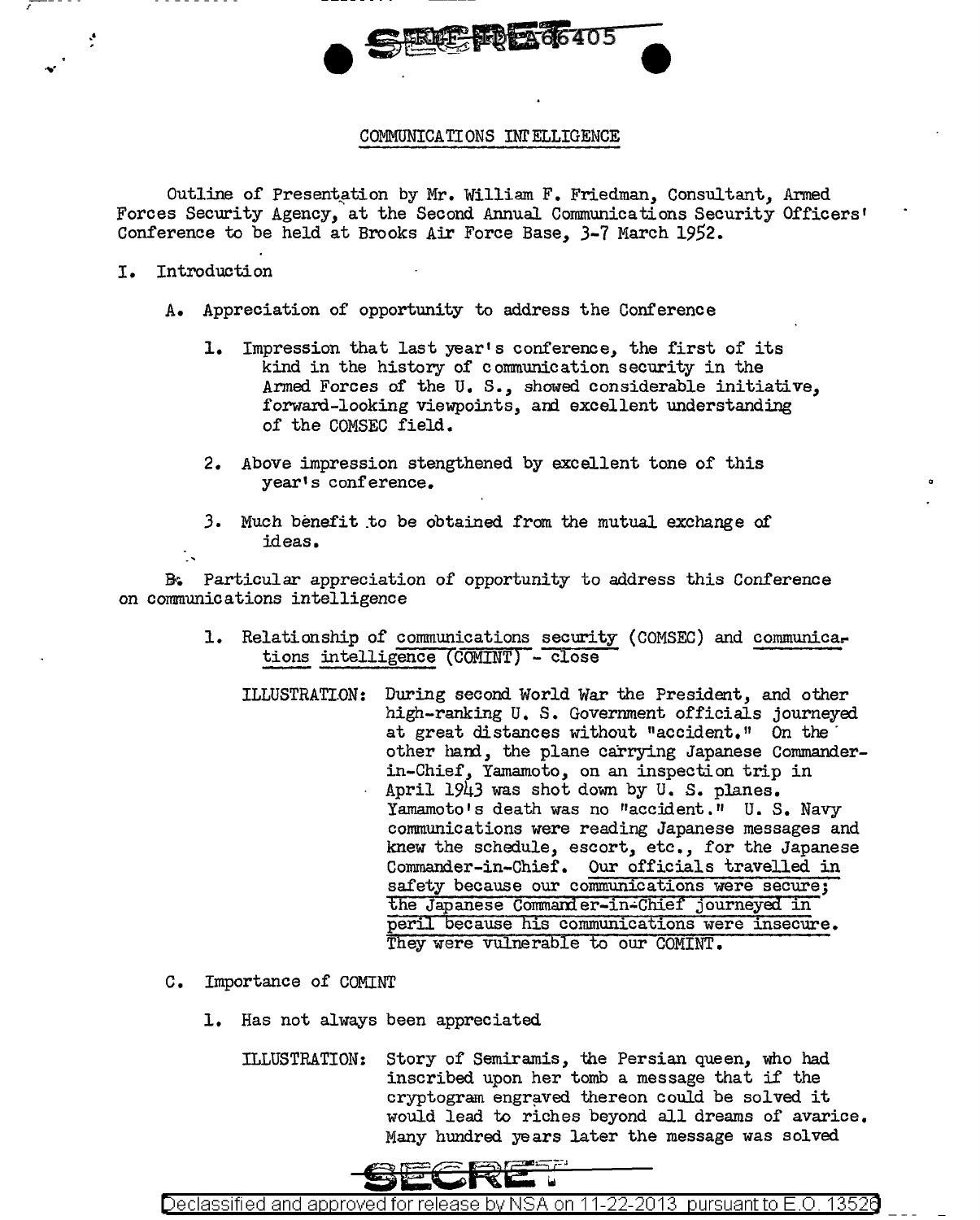

by an earnest student, only to find within the tomb a message in plain text that had he learned something more useful than the art of deciphering, he would not be in need of money.

- 2. In World War II was recognized as a vital military weapon.
	- ILLUSTRATION: Paragraph from Time Magazine of December 17, 1945 revealing the use of a cryptanalytic machine in World War II which deciphered Japanese diplomatic messages.
- II. Communication Intelligence: History and Development
	- A. General remarks

•

- 1. Definition: all intelligence derived from the study of radio transmissions and other communications.
- 2. Objectives
	- a. To provide authentic information for policy makers, and appraise them of realities of the international situation, of the war making capacilities and vulnerabilities of foreign countries, and of the intentions of those countries with respect to war.
	- b. To eliminate the element of surprise from an act of aggression by another country.
	- To provide unique information essential to the successful prosecution, and vital to the shortening, of the period of hostilities;.
- 3. General development

Communications intelligence, which is based on the science of cryptanalysis, has a long history inextricably bound up with the history of cryptography, which is the basis of communications security.

- 4. Limitations of discussion
	- a. Information on history and development of foreign countries is sparse.
	- b. Security considerations preclude;
		- $(1)$  Comparison of foreign and U. S. systems or successes
		- (2) Discussion of current U. s. developments.

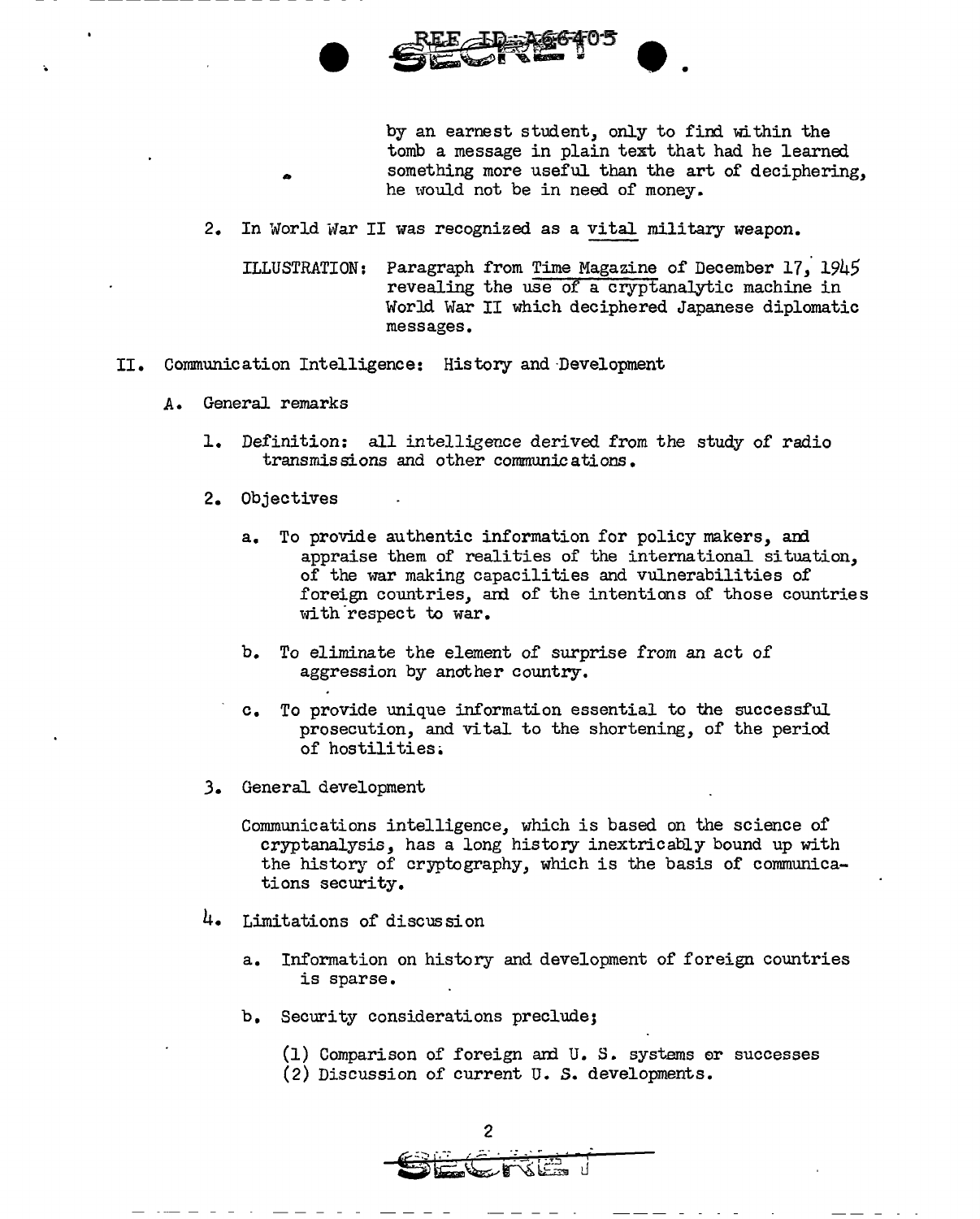

- c. Personal experience limits discussion mainly to Army's cryptodevelopments.
- B. History of Cryptology, Illustrated
	- 1. Biblical examples
		- a. Jeremiah  $25:26$  and  $51:41:$  Shehakh a cipher for Babylon.  $\mathbf{v}_\parallel$ (1)
		- b. Daniel 5:25-29: interpretation of MENE, MENE, TEKEL, UPHARSIN.
	- 2. Examples from classical antiquity
		- a. Scytale used by the Lacedaemonians to send messages to (2) field commanders.
		- b. Simple substitution used by Julius Caesar.
		- c. Shorthand used by Tiro, the amanuensis of Cicero.
	- 3. Ciphers of the 15th, 16th and 17th centuries.
		- a. Beginnings of modern cryptography found in Venice and the Papal States - 1400. (4.10)

Knowledge of basic weakness of monoalphabetic substitutions recognized and corrected by having high-frequency letters represented by more than a single character.

- b. Earliest tract on cryptography and cryptanalysis written in 1474 by the Neopolitan, Simion Simonetta.
- c. First extensive treatise on cryptography written by the German abbot, Trithemius, in 1531.
	- $(1)$  Books burned as having been written in league with the Devil.
	- (2) Oath of secrecy still pertinent. (151)
- d. Ciphers used in diplomacy
	- $(1)$  Cipher alphabet used by Mary, Queen of Scots, circa 1545. (3.5 (3.5 & 6.1)
	- (2) Tables of the Italian cryptographer, Porta.
		- (a) Greatest of early cryptographers · (b) Inventor of the camera obscura
		-
		- (c) One of earliest cryptanalysts to solve a system of keyed substitution.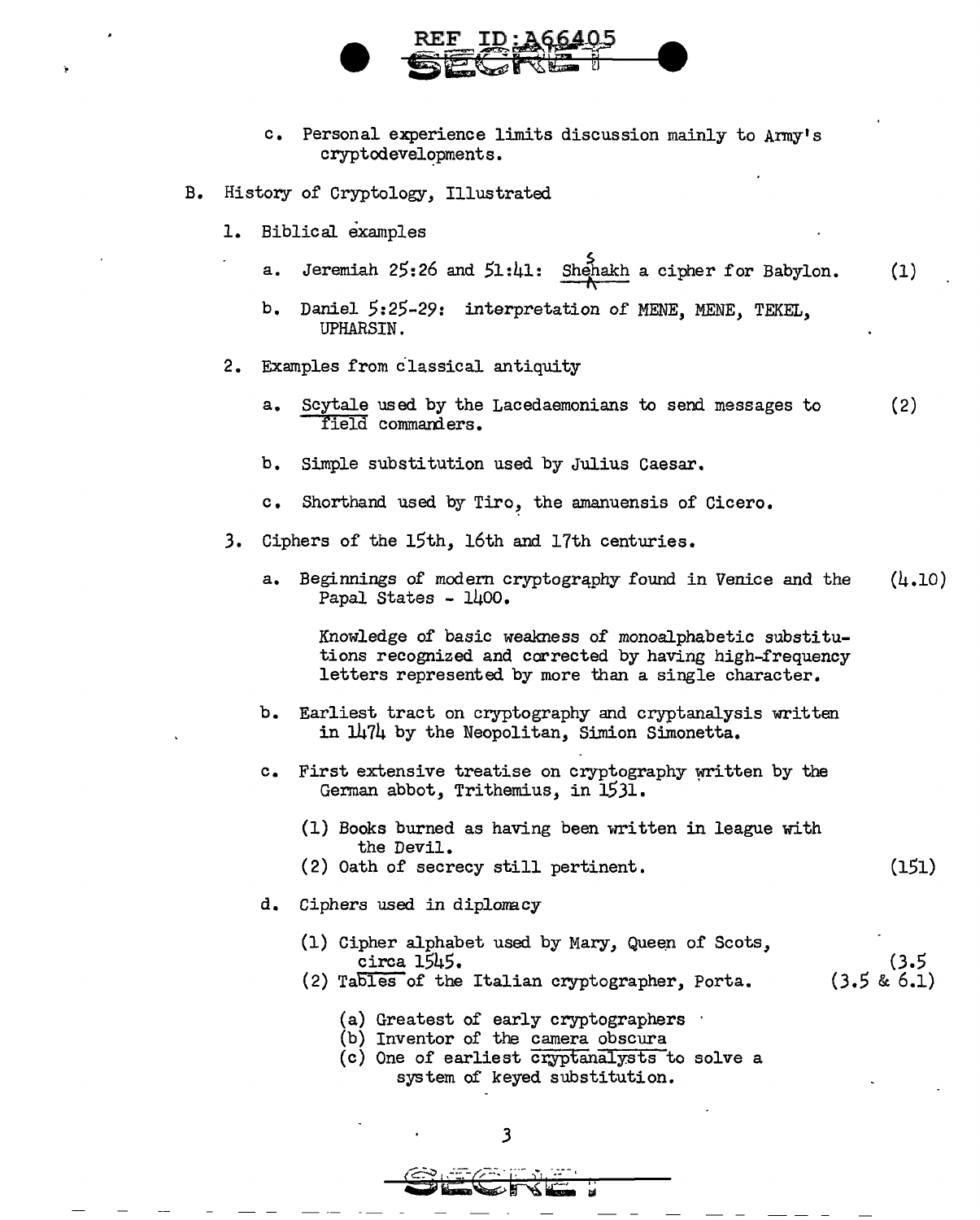|               | <b>REF ID: A66405</b><br><b>ASE</b>                                                                                                                                                         |                   |
|---------------|---------------------------------------------------------------------------------------------------------------------------------------------------------------------------------------------|-------------------|
|               | (3) Porta's Table - found among state papers of Queen<br>Elizabeth, used to communicate with the English<br>Ambassador in Spain.                                                            | (6.1)             |
|               | $(4)$ Vigenere Square - not invented by Vigenere but<br>reproduced by him.                                                                                                                  | (5.1)             |
|               | (5) Francois Vieta, founder of modern algebra.<br>In<br>1589 as Privy Counselor Vieta solved the Spanish<br>cipher system used by Phillip II of Spain,<br>thereby being accused of sorcery. | (5.2)             |
|               | (6) Sliding-card cipher. Facsimile of one used later<br>in reign of Queen Elizabeth.                                                                                                        | (3.7)             |
|               | (7) "Two-word or two-alphabet" square cipher involving<br>coordinates.                                                                                                                      | (3.8)             |
|               | Used in time of Charles $I(1627)$ to communicate<br>with ambassadors in France and Flanders.                                                                                                |                   |
|               | 4. Ciphers of the American Revolution                                                                                                                                                       |                   |
| a.            | Ciphers used by the British and the Americans were almost<br>identical, many of the British messages being solved by<br>an American, a "cipher expert to Congress."                         |                   |
| b.            | Examples of use of cipher                                                                                                                                                                   |                   |
|               | (1) Jeffersonian syllabary, constructed on the two-part<br>principle.                                                                                                                       | (6.2)             |
|               | (2) Ciphers used by Benedict Arnold in communication<br>with British.                                                                                                                       | (6,8)             |
| 5.            | Marked advances - 19th century                                                                                                                                                              |                   |
| $a_{\bullet}$ | Solution of Egyptian hieroglyphics by a Frenchman,<br>Jean Francois Champollion, about 1821 represents<br>greatest linguistic achievement of 19th century.                                  | (4.0)             |
|               | (1) Solution based on tri-lingual inscription on<br>Rosetta Stone.                                                                                                                          | $(l_{\bullet}.1)$ |
|               | (2) Examples of cartouches from the Stone.                                                                                                                                                  | (4.2)             |
|               | (3) Certain writings of the Egyptians cryptographic<br>in character.                                                                                                                        | (4.6)             |

b. Literary interest in cryptography exemplified by tales of Edgar Allen Poe, 1842 the Gold Bug.

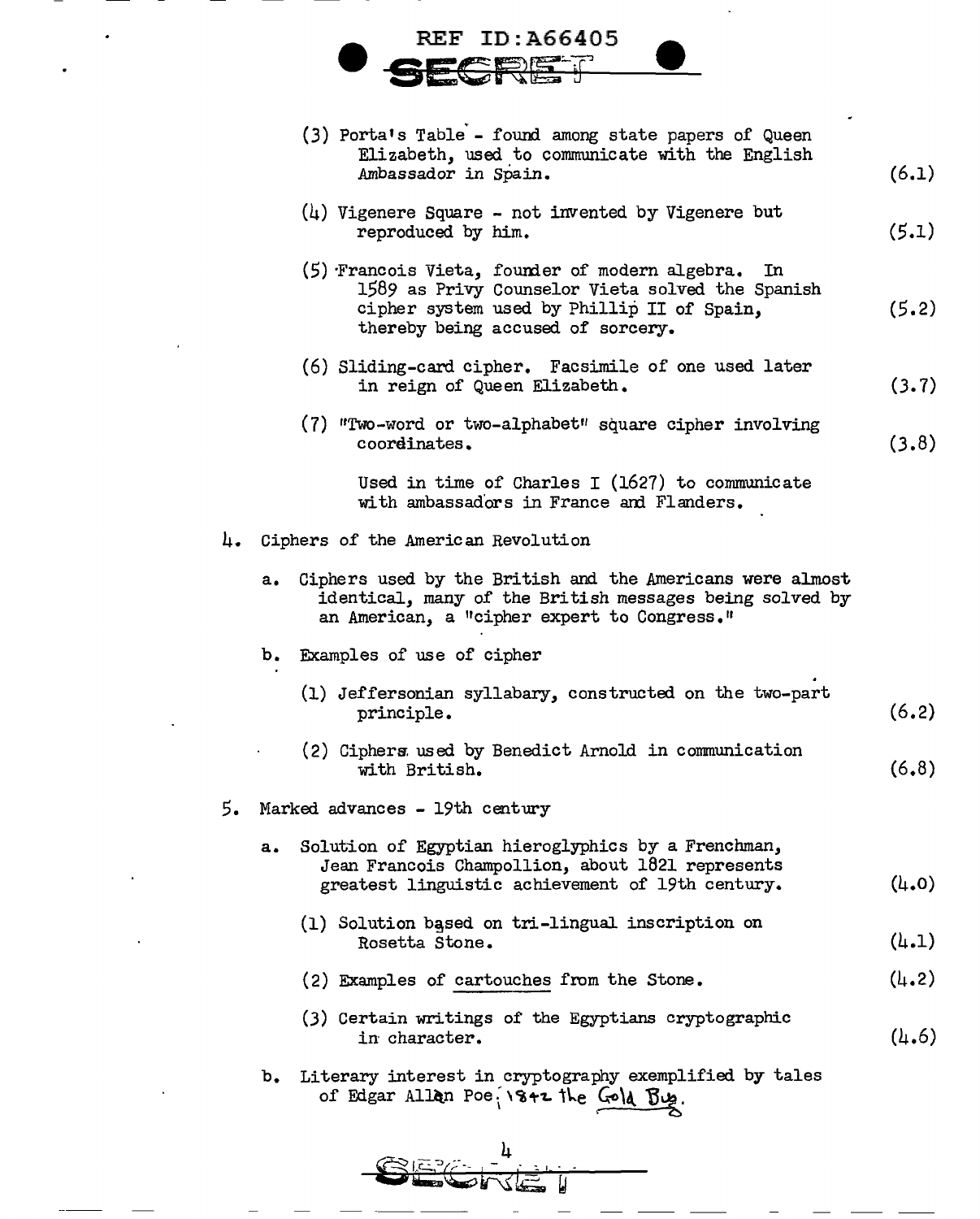

c. Civil war

 $\cdot$ 

 $\bullet$ 

|    |                | (1) Confederate cipher device based on principles of<br>the Vigenere square.                                                                                                                                                                      | (7)         |
|----|----------------|---------------------------------------------------------------------------------------------------------------------------------------------------------------------------------------------------------------------------------------------------|-------------|
|    |                | (2) Examples of route cipher used by Federal Army.                                                                                                                                                                                                |             |
|    |                | (a) Message from Lincoln to Burnside.<br>(b) Message to General Grant.                                                                                                                                                                            | (8)<br>(10) |
|    |                | d. Franco-Prussian War<br>Example of micro-photography used by French in<br>seige of Paris.                                                                                                                                                       | (128)       |
| 6. |                | Decline in cryptography 1864-1917                                                                                                                                                                                                                 |             |
|    | a.             | Military codes based on commercial codes.                                                                                                                                                                                                         |             |
|    |                | Slater's code of 1906, "Telegraphic Code to Insure<br>Secrecy in the Transmission of Telegrams" based almost<br>word for word on "Telegraphic Code to Insure Secrecy<br>in the Transmission of Telegrams," by J. F. Gregory<br>published in 1885. | (214)       |
|    | b.             | Chief Signal Officer personally prepared suitable code<br>in 1899.                                                                                                                                                                                |             |
|    | $\mathbf{c}$ . | "Cipher of the War Department"                                                                                                                                                                                                                    |             |
|    |                | First published in 1902 by the Adjutant General;<br>revised in 1906.                                                                                                                                                                              |             |
|    |                | d. War Department Telegraph Code                                                                                                                                                                                                                  |             |
|    |                | (1) Printed in 1915 by a commercial firm in Cleveland.                                                                                                                                                                                            | (216)       |
|    |                | (2) Only code when U. S. entered war in 1917.                                                                                                                                                                                                     |             |
|    |                | (3) Informed by British that the code was not safe to<br>use.                                                                                                                                                                                     |             |
| 7. |                | World War I                                                                                                                                                                                                                                       |             |
|    | a.             | New era of communications and cryptology                                                                                                                                                                                                          |             |
|    |                | (1) Hertz's discovery of so-called Hertzian waves.                                                                                                                                                                                                |             |
|    |                | (2) Marconi's demonstration of signalling by wireless.                                                                                                                                                                                            |             |
|    | b.             | Tactical systems used by belligerents.                                                                                                                                                                                                            |             |
|    |                |                                                                                                                                                                                                                                                   |             |

'->~r,::-~1{~--.)j. \_·;.·i\_I \_-, . \ c:;., r"\ *(* \_,,; , --= ~/ ,J "' --=...-, LJ '

 $\overline{\phantom{a}}$ 

-

 $\frac{1}{2} \frac{1}{2} \frac{1}{2} \frac{1}{2} \frac{1}{2} \frac{1}{2} \frac{1}{2} \frac{1}{2} \frac{1}{2} \frac{1}{2} \frac{1}{2} \frac{1}{2} \frac{1}{2} \frac{1}{2} \frac{1}{2} \frac{1}{2} \frac{1}{2} \frac{1}{2} \frac{1}{2} \frac{1}{2} \frac{1}{2} \frac{1}{2} \frac{1}{2} \frac{1}{2} \frac{1}{2} \frac{1}{2} \frac{1}{2} \frac{1}{2} \frac{1}{2} \frac{1}{2} \frac{1}{2} \frac{$ 

 $-\cdot-$ 

 $\overline{a}$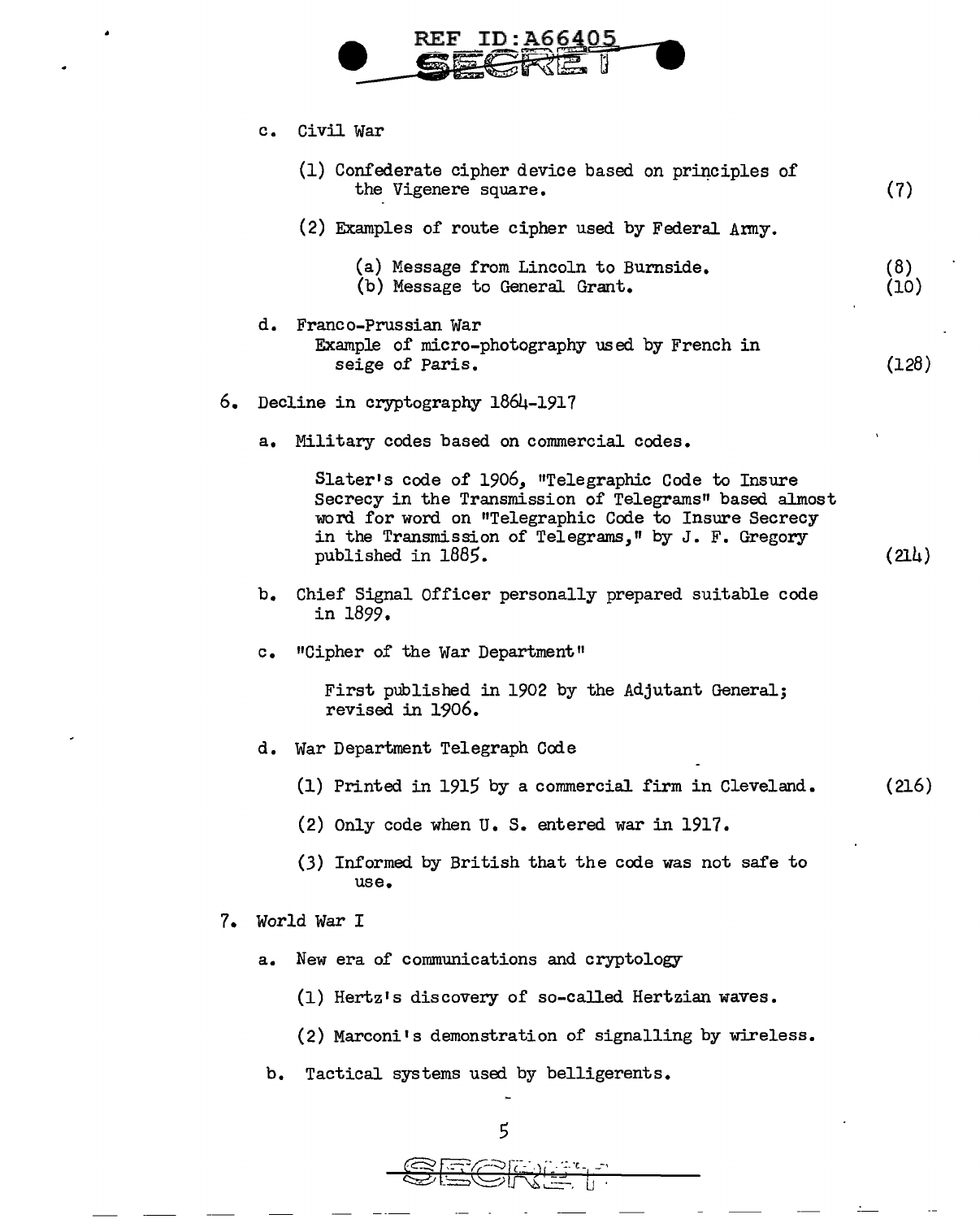

ł.

|    | (1) Cipher system used by Russians based on Vigenere<br>square.                                                                                           |            | (11)             |
|----|-----------------------------------------------------------------------------------------------------------------------------------------------------------|------------|------------------|
|    | (2) Front-line system used by French a transposition<br>system with columnar key.                                                                         |            | (12)             |
|    | (3) System used by Italian army also a variation of<br>Vigenere square.                                                                                   |            | (13)             |
|    | $(4)$ System used by Germans: the ADFGVX cipher.                                                                                                          |            | (14)             |
|    | Early AEF examples of traffic analysis and<br>traffic intelligence based on intercept and<br>solution of ADFGVX systems.                                  |            | (15, 14.1)       |
|    | (5) Playfair system used by British and Americans.                                                                                                        |            |                  |
|    | (a) Invented not by Lord Playfair but by Sir<br>Charles Wheatstone.<br>(b) Description of encipherment.<br>(c) Early description of solution published in |            | (23)             |
|    | 1914 by J. O. Mauborgne, later Major General<br>and Chief Signal Officer.                                                                                 |            | (159)            |
|    | (6) Proposed cipher device of British Army.                                                                                                               |            |                  |
|    | c. Codes and code systems of World War I.                                                                                                                 |            |                  |
|    | (1) Prior to World War I were thought impractical for<br>tactical use.                                                                                    |            |                  |
|    | Limited to commercial or diplomatic usage.                                                                                                                |            |                  |
|    | (2) Germans first used field codes in 1916; soon<br>followed by Allies.                                                                                   |            | (20)             |
|    | ' (a) Early AEF codes like the "Baseball Code" of<br>the 52d Infantry Brigade inadequate.<br>(b) Field codes of Allies later very good.                   |            | (21)<br>(19, 22) |
| d. | Famous cryptograms of World War I.                                                                                                                        |            |                  |
|    | (1) Zimmermann message which brought the U.S. in on<br>the side of England.                                                                               | (28, 29)   |                  |
|    | (2) Waberski telegram.                                                                                                                                    | (25, 25.1) |                  |
|    | (3) Sabotage messages connected with the Kingland<br>fire and the Black Tom explosion.                                                                    |            | (127)            |
|    | $(4)$ Messages pertaining to the Hindu revolt incited<br>by the Germans,                                                                                  |            | (33)             |
|    | (257.6)                                                                                                                                                   |            |                  |

÷,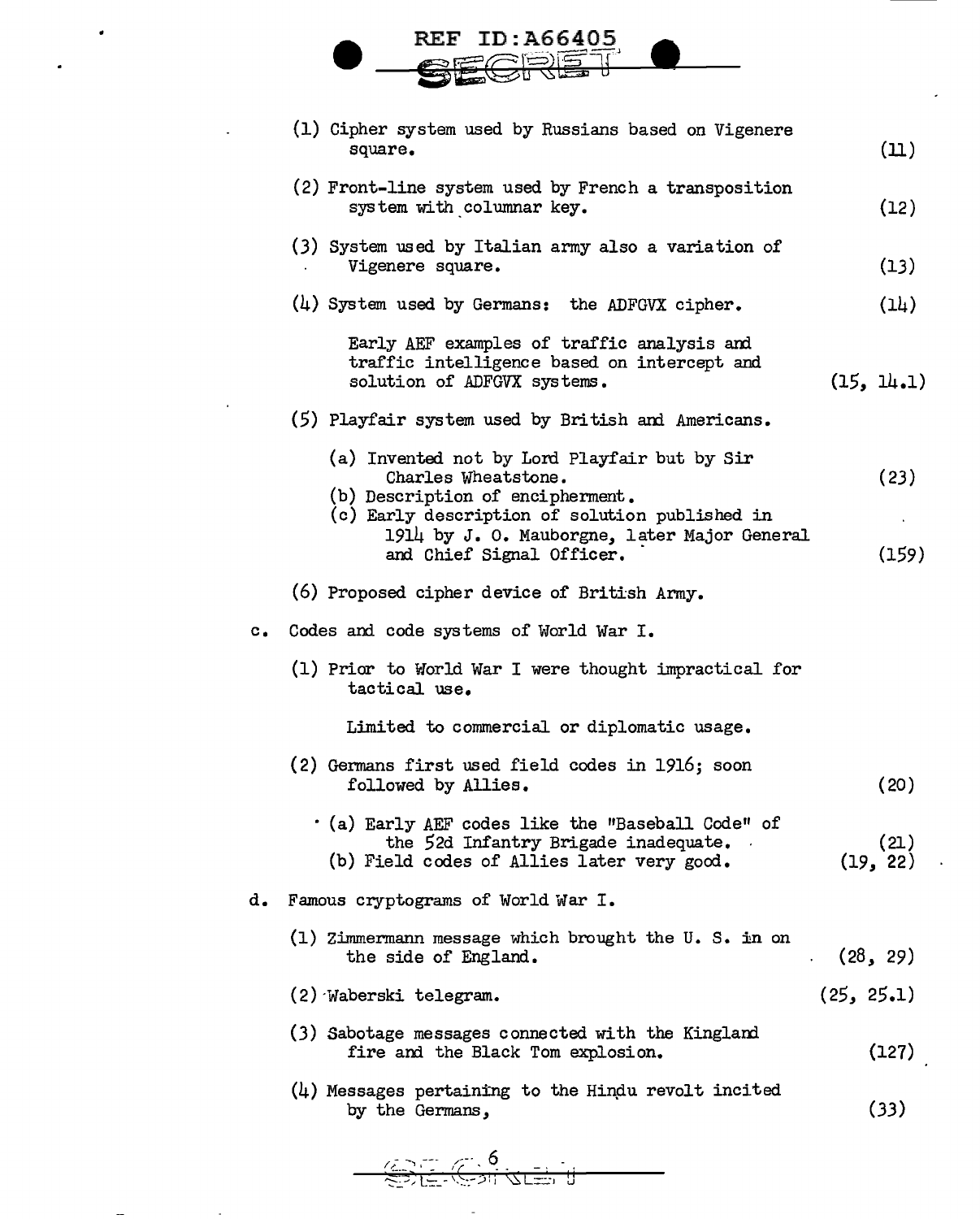

- (a) Messages solved by Friedman
- (b) Dramatic ending in court scene

|    | $e_{\bullet}$ | Cryptograms from peace time.                                                                                                                                                |                  |  |                                 |              |
|----|---------------|-----------------------------------------------------------------------------------------------------------------------------------------------------------------------------|------------------|--|---------------------------------|--------------|
|    |               | (1) Oil scandal in President Harding's regime.                                                                                                                              | (38)             |  |                                 |              |
|    |               | (2) Rum-runners of Prohibition days.                                                                                                                                        | (37)             |  |                                 |              |
|    |               | (3) Solution of messages for Secret Service.                                                                                                                                | (44.1)           |  |                                 |              |
| 8. |               | Cipher Devices                                                                                                                                                              |                  |  |                                 |              |
|    | a.            | Invention and introduction into wide usage of radio<br>brought advances in cryptographic methods, parti-<br>cularly the invention of cryptographic devices and<br>machines. |                  |  |                                 |              |
|    |               | b. Brief review of history of cipher devices.                                                                                                                               |                  |  |                                 |              |
|    |               | (1) Disc from book by Alberti, 1470                                                                                                                                         | (L5)             |  |                                 |              |
|    |               | (a) Patented in 1865 by Major Albert J. Myer<br>then Chief Signal Officer                                                                                                   | (45.2)           |  |                                 |              |
|    |               | (b) Used by U. S. Signal Corps from 1910 to<br>1918.                                                                                                                        | (45.4)           |  |                                 |              |
|    |               | $(c)$ Patented again in 1924.                                                                                                                                               |                  |  |                                 |              |
|    |               | (2) Cipher device developed by British in World<br>War I and distributed on Western Front.                                                                                  | (47)             |  |                                 |              |
|    |               | (a) Modeled on the Wheatstone cipher device<br>(invented in 1870).                                                                                                          | (48)             |  |                                 |              |
|    |               | (b) Solved by Friedman at Riverbank Laboratories<br>before it was actually in use.                                                                                          | $(157 - Fabyan)$ |  |                                 |              |
|    |               | (c) Comparison with Decius Wadsworth cipher<br>device invented in 1917.                                                                                                     | (49.1)           |  |                                 |              |
|    |               |                                                                                                                                                                             |                  |  | (3) Bazeries' "cipher cylinder" | (49.5, 49.4) |
|    |               | Comparison with the device invented by<br>Thomas Jefferson.                                                                                                                 | (50)             |  |                                 |              |
|    |               | $(4)$ Same system invented independently in form of<br>strips by Colonel Parker Hitt, U.S. Army.                                                                            | (160.1, 160)     |  |                                 |              |
|    |               | Solved by Friedman at Riverbank Laboratories.                                                                                                                               |                  |  |                                 |              |
|    |               | (5) Cylindric principle adopted by U.S. Army Signal Corps in 1918 as the $M=94$ .                                                                                           | (50.2)           |  |                                 |              |

/ . 7 ....:\_ - ... - • I~ **r:·.J** r:.\_-\_J./,: •. <: ..... **\\1-\_, <sup>11</sup>**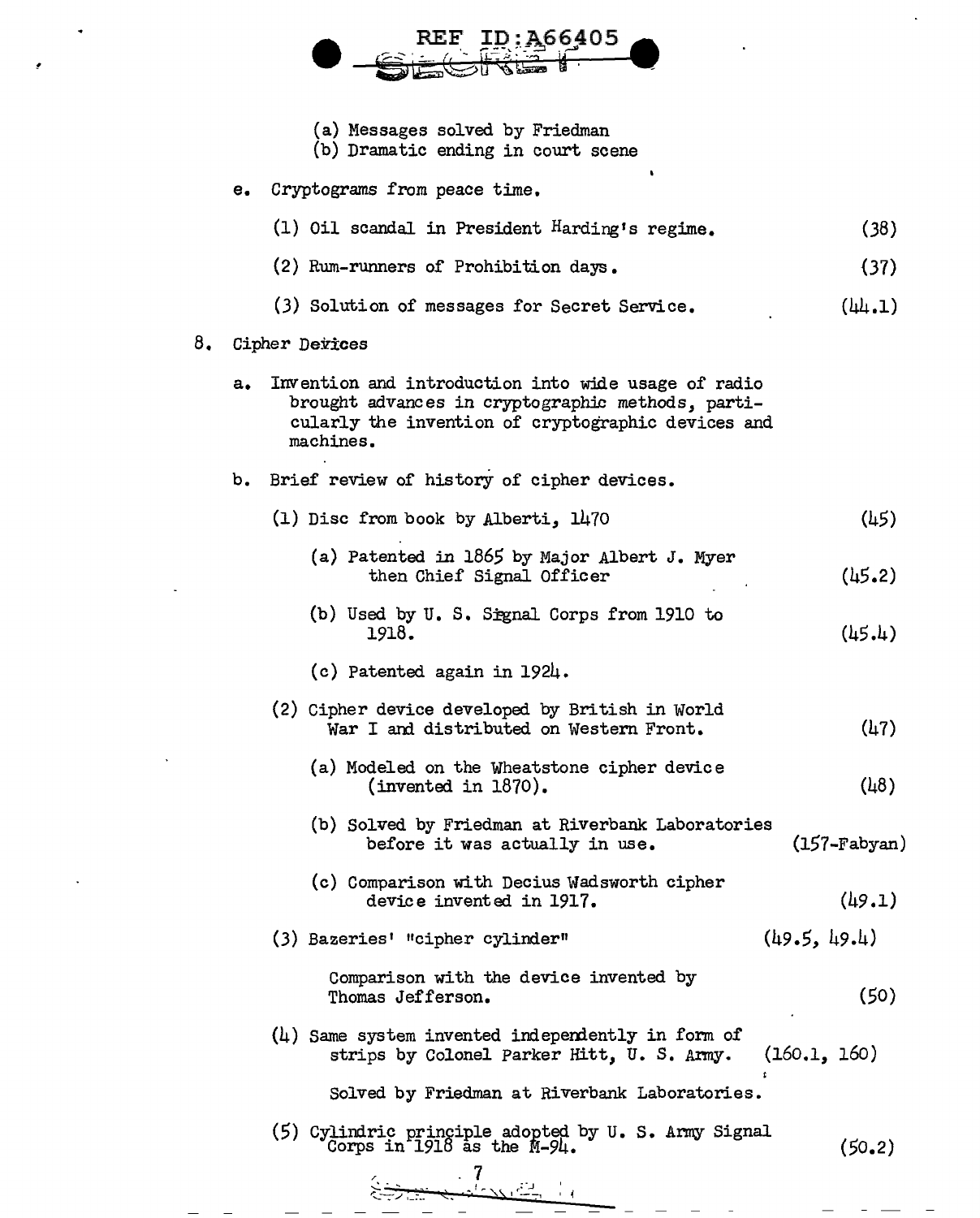| ID:A66405<br>REF                                                                                                                                   |                |
|----------------------------------------------------------------------------------------------------------------------------------------------------|----------------|
| (6) Adaptation of sliding strip form by U.S. Army<br>as Cipher Device M-138.                                                                       | (50.8)         |
| (7) AT&T Company Machine                                                                                                                           |                |
| (a) Produced in $1918$ as the first one-time tape<br>cryptographic transmission machine.                                                           | (56)           |
| (b) Solved by Friedman at Riverbank Laboratories.                                                                                                  |                |
| (8) Hebern Cryptographic machines                                                                                                                  | (71)           |
| (a) Early machine with one wheel                                                                                                                   | (71.1)         |
| (b) Five-wheel machine produced in collaboration<br>with Navy.                                                                                     | (72)           |
| 1. Machine solved by Friedman before final<br>contract was drawn.<br>Hebern reduced to penury.<br>2.                                               | (165)          |
| (9) Foreign Cryptodevelopments                                                                                                                     |                |
| (a) Commercial Enigma built in Europe in early<br>20's and sold on commercial market until<br>1933 when it was adapted for German<br>military use. | (57)<br>(74.2) |
| (b) Kryha, German machine built for commercial<br>use and considered unsolvable, but in reality<br>solved with ease.                               | (54)<br>(55)   |
| (c) Swedish machine B-21 of same period.                                                                                                           | (58.1)         |
| (d) Joined to a Remington electric typewriter,<br>this becomes a printing cipher machine.                                                          | (59)           |
| (e) Later modified to have the printing mechanism<br>self-contained in the cryptograph - the<br>Swedish 211.                                       | (65)           |
| (10) Types of teletype cipher attachments.                                                                                                         |                |
| (a) AT&T Company machine mentioned above in $8(8)$ .                                                                                               |                |
| (b) IT&T Company machine invented by Colonel Hitt<br>after his retirement from the Army in 1925.                                                   | (60, 64)       |
| (c) Automatic Electric Company of Chicago failed.                                                                                                  |                |
| (d) IBM Company failed.                                                                                                                            |                |
| (e) Successful crypto-attachment for teletype finally<br>developed by U.S. Army in 1943.                                                           |                |

 $\mathcal{L}(\mathcal{L}^{\mathcal{L}})$  and  $\mathcal{L}(\mathcal{L}^{\mathcal{L}})$  and  $\mathcal{L}(\mathcal{L}^{\mathcal{L}})$ 

 $\mathcal{L}^{\mathcal{L}}(\mathcal{L}^{\mathcal{L}}(\mathcal{L}^{\mathcal{L}}(\mathcal{L}^{\mathcal{L}}(\mathcal{L}^{\mathcal{L}}(\mathcal{L}^{\mathcal{L}}(\mathcal{L}^{\mathcal{L}}(\mathcal{L}^{\mathcal{L}}(\mathcal{L}^{\mathcal{L}}(\mathcal{L}^{\mathcal{L}}(\mathcal{L}^{\mathcal{L}}(\mathcal{L}^{\mathcal{L}}(\mathcal{L}^{\mathcal{L}}(\mathcal{L}^{\mathcal{L}}(\mathcal{L}^{\mathcal{L}}(\mathcal{L}^{\mathcal{L}}(\mathcal{L}^{\mathcal{L$ 

 $\mathcal{L}(\mathcal{A})$  .

 $\mathcal{L}(\mathcal{A})$  and  $\mathcal{L}(\mathcal{A})$  .

 $\mathcal{L}^{\text{max}}(\mathcal{A})$  .

Sonica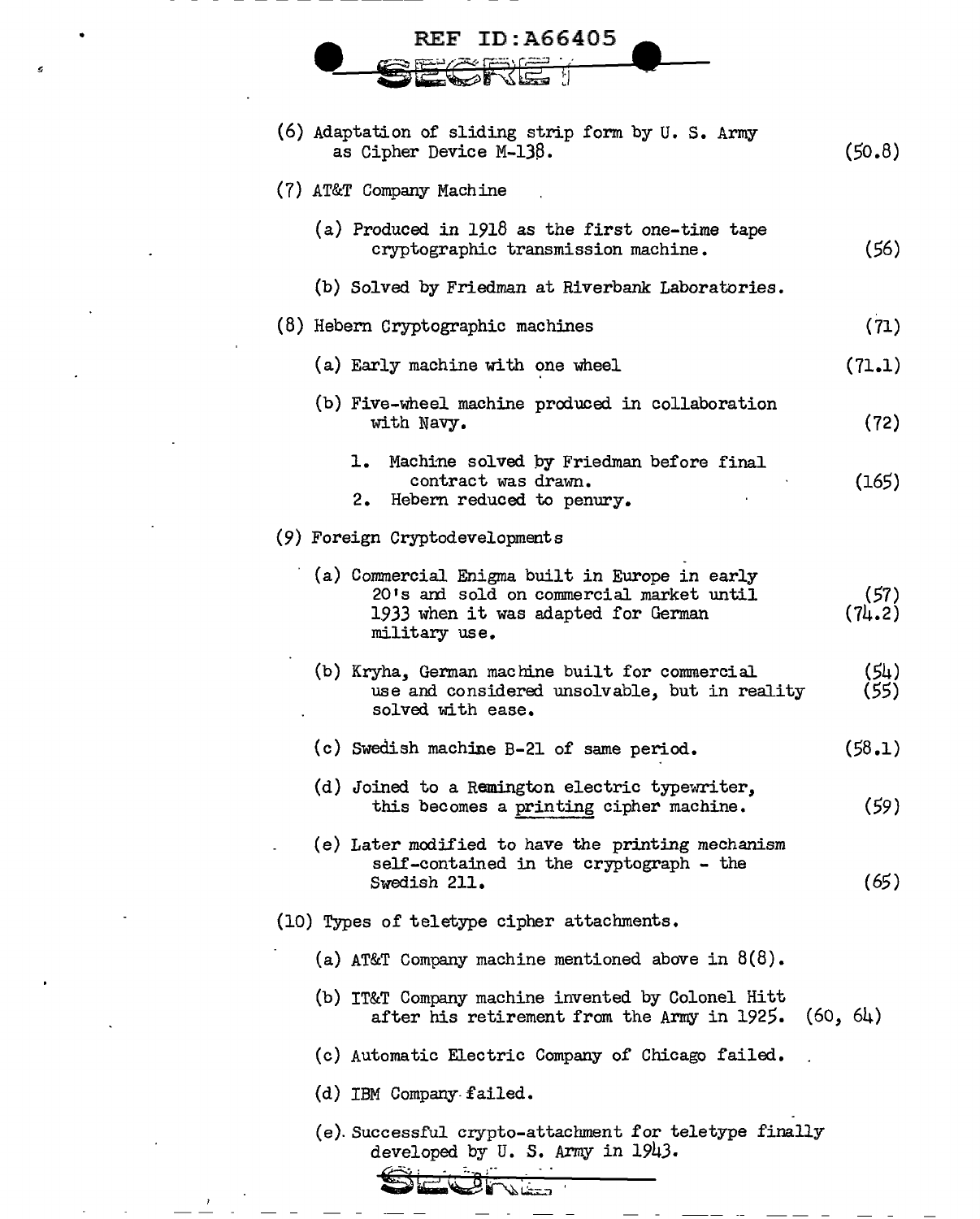

|    |               | (11) U.S. Army Cryptomachines                                                                                                                                                                              |                        |
|----|---------------|------------------------------------------------------------------------------------------------------------------------------------------------------------------------------------------------------------|------------------------|
|    |               | (a) M-209 based on Swedish invention in $(10)(c)$<br>above, mechanized in field.                                                                                                                           | (70.1, 70.2)<br>(70.3) |
|    |               | (b) Converter M-161                                                                                                                                                                                        | (171)                  |
|    |               | $(c)$ Converter M-134A.                                                                                                                                                                                    | (170.8)                |
|    |               | (d) Converter M-134C (SIGABA/ECM)                                                                                                                                                                          | (173)                  |
| 9. |               | Cryptanalytic aids                                                                                                                                                                                         |                        |
|    | a.            | History of development                                                                                                                                                                                     |                        |
|    |               | (1) First cymptanalytic aid developed by Friedman at<br>Riverbank Laboratories in 1916.                                                                                                                    | (131)                  |
|    |               | (2) Use of IBM machinery after $1934.$                                                                                                                                                                     | (134, 135)             |
|    |               | (3) Use of high-speed machinery.                                                                                                                                                                           |                        |
|    |               | $(4)$ Recent development of electronics cryptanalytic<br>gadgetry.                                                                                                                                         |                        |
|    | b,            | Advantage of machines is that they perform at a high rate<br>of speed, accurately and without need for rest, relaxation<br>etc., the processes which the human brain can perform at<br>a much slower rate. |                        |
|    | $c_{\bullet}$ | <b>Examples</b>                                                                                                                                                                                            |                        |
|    |               | (139, 145, 144)<br>(1) Analogs for decipherment                                                                                                                                                            |                        |
|    |               | (2) IBM Standard Tabulator for use in locating<br>repetitions.                                                                                                                                             | (141)                  |
|    |               | (3) Slide run unit for comparing messages.                                                                                                                                                                 | (138)                  |
|    |               | (140, 146)<br>$(4)$ The "Camel" and the Camel Code Indicator.                                                                                                                                              |                        |
|    |               | (5) The "Auto-scritcher" or "Rodin".                                                                                                                                                                       | (143)                  |

## III. Conclusions

*(''* 

A. Manner of employment of communications intelligence.

and all the set of  $\mathcal{O}(\mathcal{A})$  . The set of  $\mathcal{O}(\mathcal{A})$ 

- 1. Use in war to shorten hostilities.
	- a. Revealed by Pearl Harbor investigations.